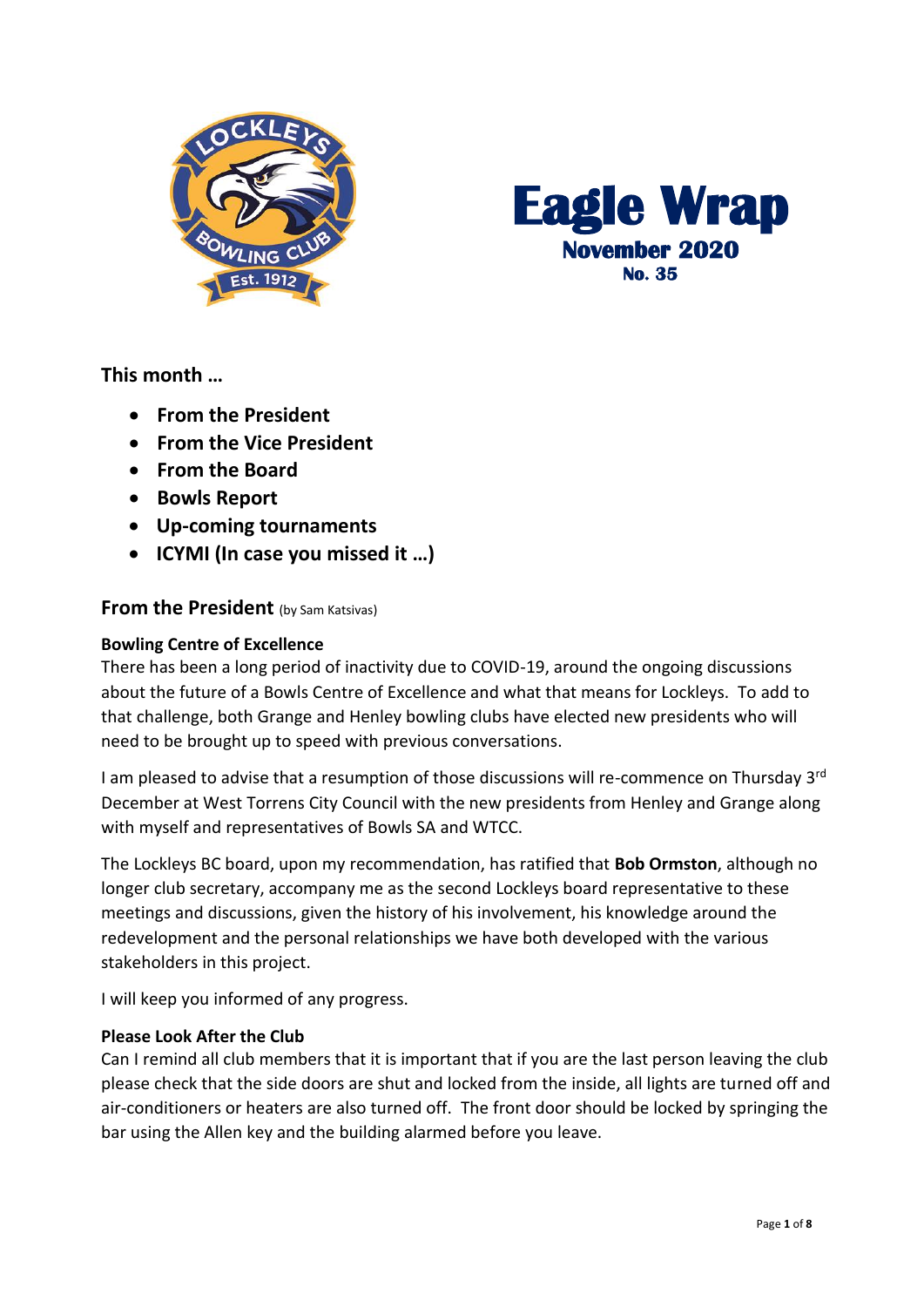Air-conditioners which are left on and end up running all weekend just generate high electricity bills for us.

I have also relayed this information to Scott and Antoni who run fitness sessions at the club and asked them to be vigilant as well.

# **From the Vice President** (by Mark Ballestrin)

# **BAR**

Again … thank you to both staff and customers as we all become accustomed to our new bar set up.

In order to maximise efficiency during the busiest periods (immediately after the end of pennant home games), can I ask all Eagles to utilise the lounge station on Wednesdays and Saturdays. The EXCEPTION being; if you intend to pay by EFTPOS please use whichever station I am serving from.

The lounge facing fridge is stocked with everything and you will be served very quickly. This will then leave the hall facing station predominantly for visitors with the effect of shortening the queue.

Also, please get into the habit of placing your empties into the tubs provided as the new bar has reduced space for staff to collect them. Please note there are two bins with orange lids outside, one either side of B green which are solely for bottles and cans.

Our visitors will quickly follow our lead and reduce the workload for everybody from bar staff to duty rinks.

### **BINS**

I have successfully negotiated with council to provide us with four new **yellow** bins … we already have four **red** bins.

I am convinced that placing our bins around at the badminton is a flawed process which leads to …

- Bins not being put out
- Bins being used by unknowns
- Bins not being brought back
- Bins going missing

Therefore, we will shortly experiment with putting the bins onto the nature strip out the front of our premises.

I will provide more details when we make the move.

# **From the Board** (by Secretary Arn Fraser)

### **Membership**

The board has ratified the full membership of, and extends a welcome, to Pam Davies, Rogan Mexted and Ian Haley.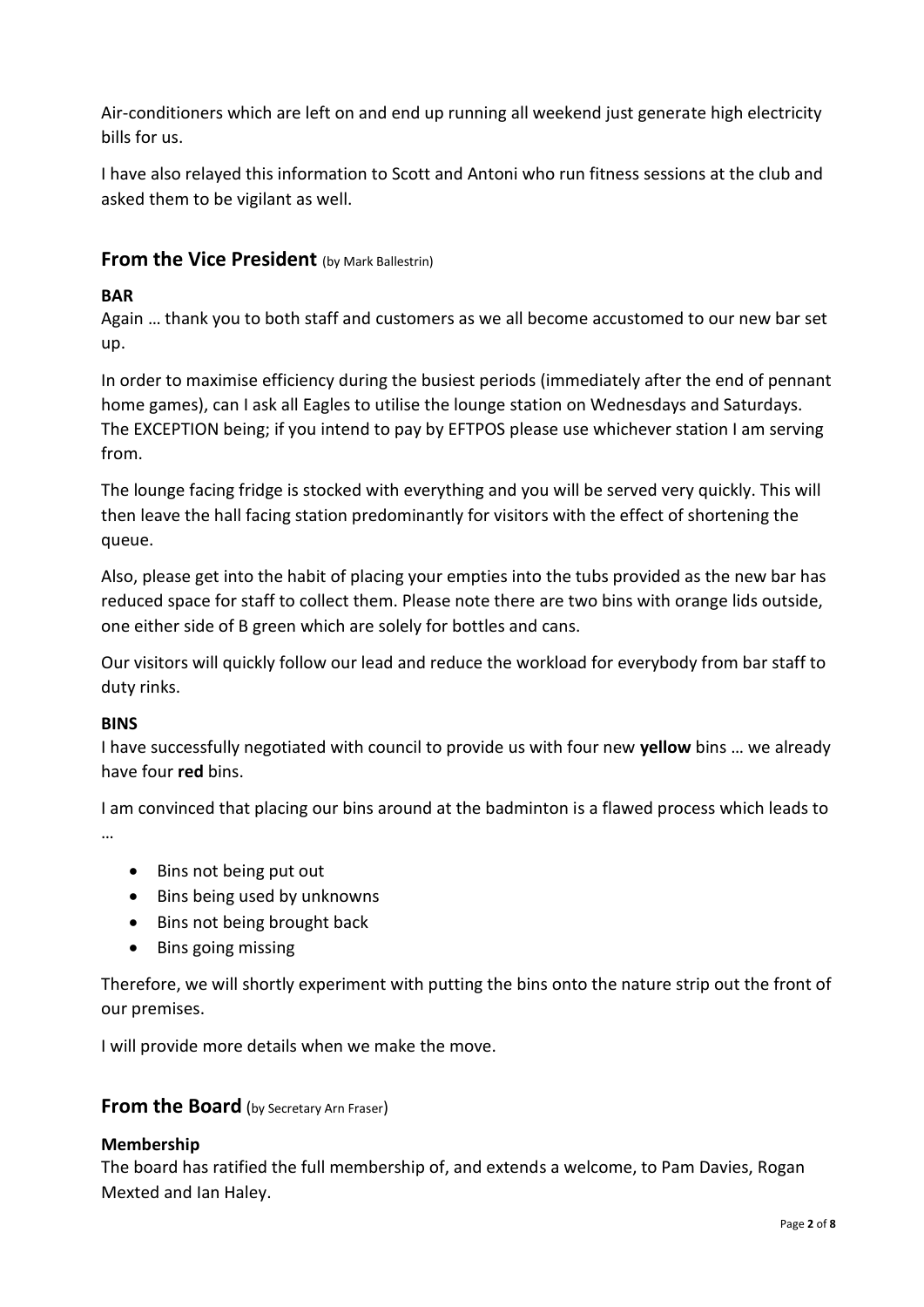I also take this opportunity to also welcome the following Night Eagle Transition Members …

| Miroslav Baricevac | Sandra Giles      | Rhonda McMullen | <b>Matthew Watts</b> |
|--------------------|-------------------|-----------------|----------------------|
| Steve Berry        | Peter Hobson      | Joe Pangallo    |                      |
| Lewis Corso        | Michael Hoganbirk | Graeme Walsh    |                      |
| Chris Durdin       | lan & Sue Hopley  | Ian Walsh       |                      |

We hope you all enjoy your time and experience at the Lockleys Bowling Club.

### **Community Grant**

The club has received a Community Grant of \$3300 from West Torrens Council for the purchase of greens grooming blades and repairs to our second roller. Any leftover funds will be put towards pavers to be laid between B & C greens.

The Treasurer wishes to thank **Bob Ormston** for his work and assistance in the pursuit of this and other grants.

# **Congratulations!!**

Zac Fraser (a grade 5 son of an LBC night owls bowler) played in the Primary School Championships at Holdfast Bay on Friday 13th November.

Zac won his first 2 games and was extremely unlucky not to win his 3rd which would have qualified him for the final playoffs. His narrow loss was to the eventual championship winner.

As a result of his performance and measured technique he has been issued a letter of invitation to compete in the U18 state championships in January.

The club congratulates Zac and hopes he has many years of pleasure from and success in the wonderful sport of lawn bowls.

### **Bunnings BBQ in November**

Lockleys Bowling Club has secured another "gig" at the highly sought-after BBQ booth at the airport Bunnings … **Sunday 29th November**.

Lester Todd will be seeking volunteers to form teams to roster throughout the day. As this is a valuable money raiser for the club, all assistance is most appreciated.

# **Bowls Report** (from Ashley Halls)

# **Club Championship games**

If you have registered for any of the club championships, please check the noticeboard for the schedule of games and please make genuine efforts to play your game(s) a week before the "dead-line".

The club is looking to hold the championship finals day for the singles and the pairs on **Sunday 31 January**. This will give the respective winners the opportunity to nominate for the Bowls SA champion of champions.

*And … if you entered the Club Championships and not paid the entry fee, please do so promptly.*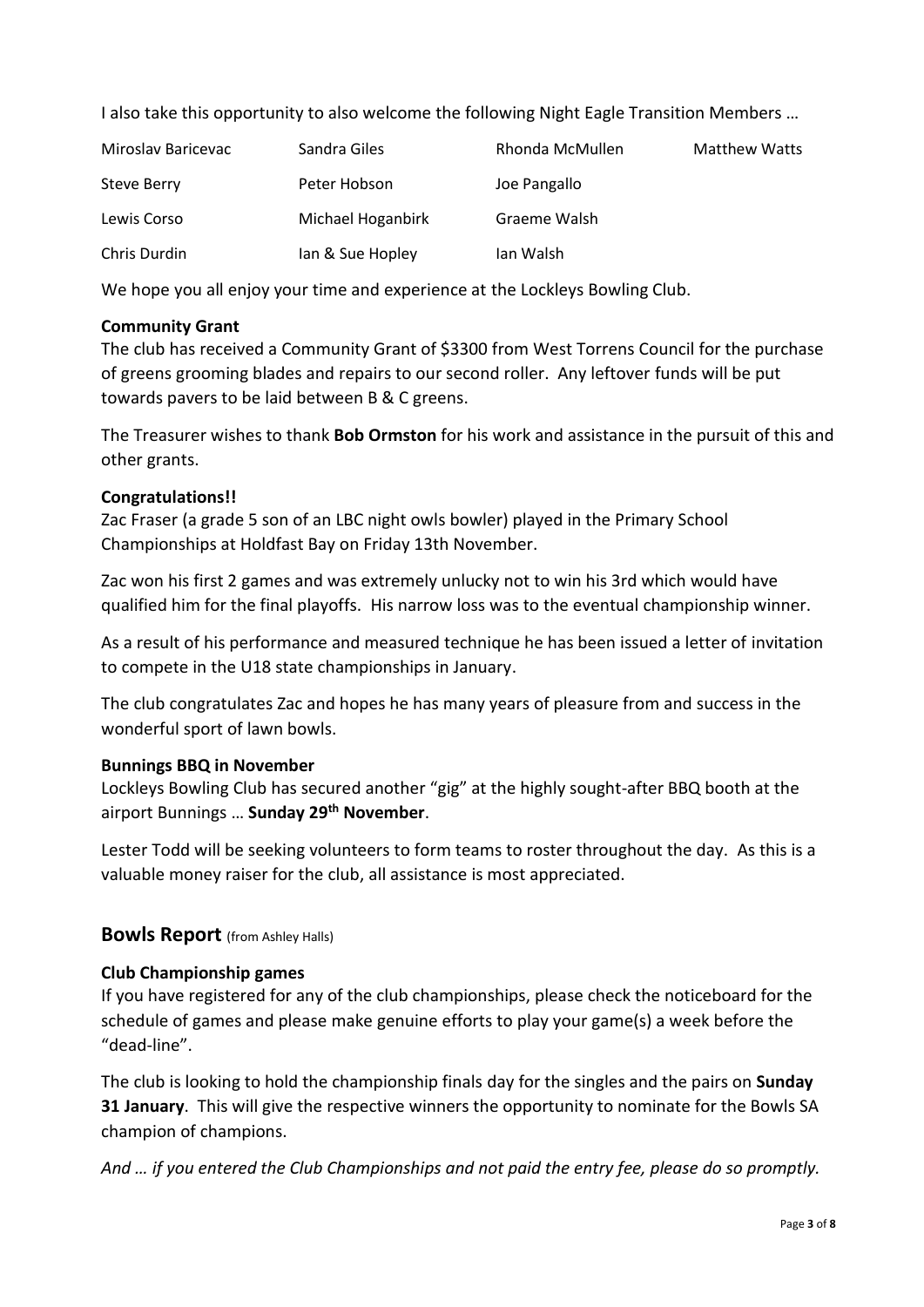# **Lockleys Open Grand Classic**

The club's major annual tournament *The Grand Classic* will be held on **Sunday 3 January 2021**.

All pennant bowlers are strongly encouraged to form a team and get involved.

*As a suggestion, think about being the club "anchor" and asking three bowling friends from other clubs to join you for the day.*

A team registration sheet is on the clubroom Notice Board.



# **Upcoming tournaments—links to the flyer**

If you are interested, register early because slots fill quickly.

Friday 4 December — [Twilight Open Triples @ Woodville](https://drive.google.com/file/d/1Wm-jk3j0vDsBLxmwDjdUC-PruGrCBWWq/view?usp=sharing)

Friday 4 December — [Ladies Triples @ Victor Harbor](https://drive.google.com/file/d/1OVeBl-_HiOWcljJGLdRYFHxbDlGWjjKh/view?usp=sharing) >> "Ladies Xmas Gala Triples"

Monday 7 December — [Ladies Fours @ Payneham](https://drive.google.com/file/d/1Cumdcluw_Ly0GKAUWiAVVC-gUfaTcXX1/view?usp=sharing)

Sunday 13 December — [Open Medley @ Nurioopta](https://drive.google.com/file/d/17RRLYeVlKAO30167ni4k6lkO2FEJnRHV/view?usp=sharing)

Monday 14 December – [Mens Fours @ Payneham >> "Ham](https://drive.google.com/file/d/1YoV0KIqgk2htvZZ57SRZ-Bv7xVjUW9AU/view?usp=sharing) & Turkey Day"

Saturday 19 December — [Open Fours @ Edwardstown](https://drive.google.com/file/d/1wrbpUcAuELbCNwRFt8jKMbwIS7X6HulX/view?usp=sharing)

Sunday 20 December — [Open Pairs @ Club Holdfast >> "Bert Fielder Lazy Afternoon"](https://drive.google.com/file/d/1yKhtVpGcU-viOeKc8o49LeYdPNs_Nv3Y/view?usp=sharing)

Friday 1 January 2021 — [Open Fours @ Encounter Bay](https://drive.google.com/file/d/1mhE04ubN-5HFek_ITlDsCj_1kfx1njiP/view?usp=sharing)

[Tuesday 26 January 2021](https://drive.google.com/file/d/1zsOF_SVPsw99gZIyhLv5prNLqAe4G7i-/view?usp=sharing) — Open Fours @ Hahndorf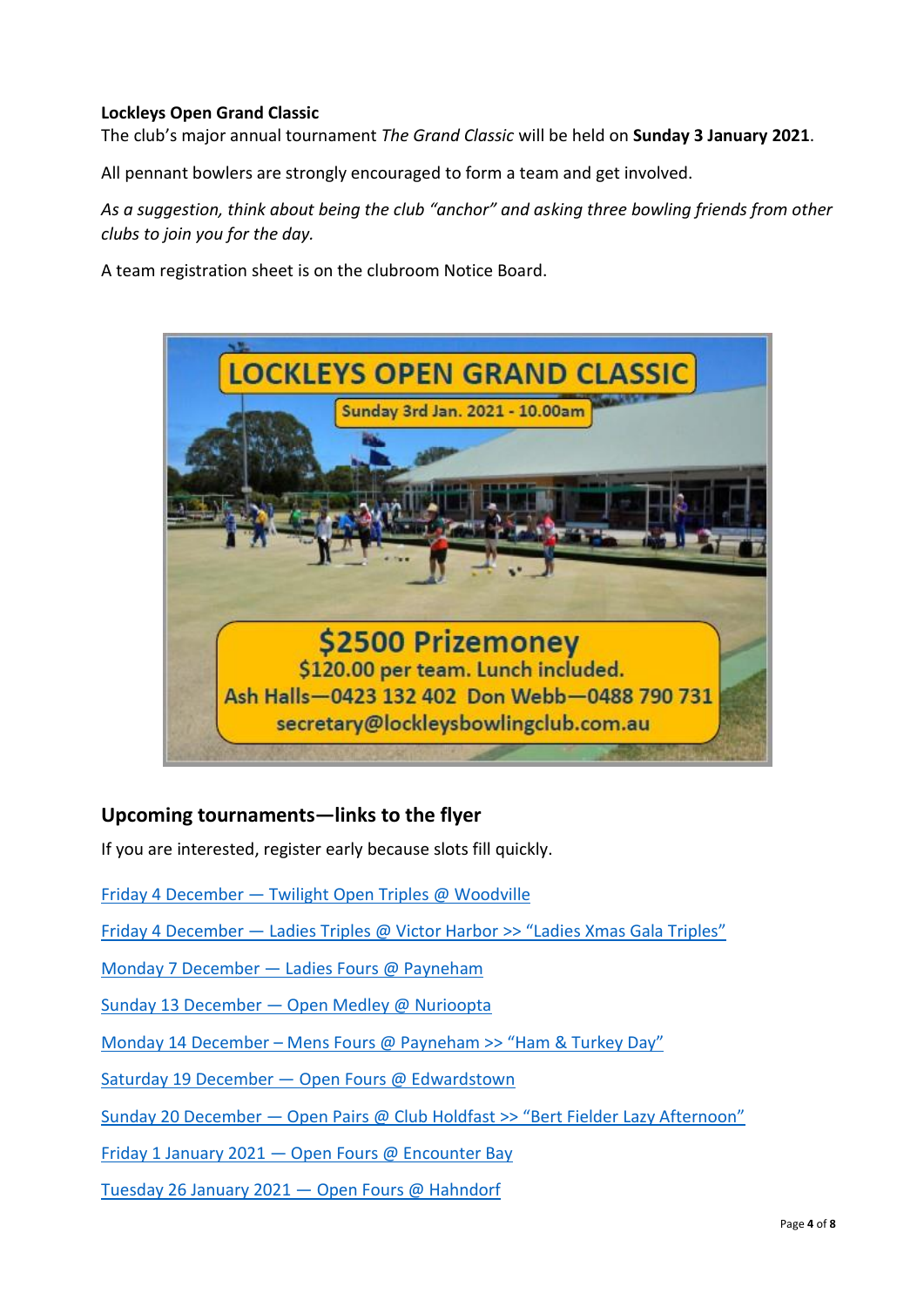Friday 29 January 2021 — [Twilight Open Fours @ Woodville](https://drive.google.com/file/d/1Vl4aUJ1xtY8d5h7vh97o_cvgdJ57szbZ/view?usp=sharing) [Monday 8 February 2021](https://drive.google.com/file/d/1b8QzE8sUdeqyycI9MI93aiMqngVCBwhP/view?usp=sharing) — Ladies Medley @ Semaphore

[Monday 15 February 2021](https://drive.google.com/file/d/13L9TES8kwTDZas2CwvVy6xxmB1rgq5mn/view?usp=sharing) — Ladies Triples @ Modbury

Monday 8 March 2021 — [Open Skins Fours @ Woodville >> "Kelly Stearne Memorial Skins Day"](https://drive.google.com/file/d/17mGC3zHC_ZDq9A_Cm1uNPJxP_I1t8hhw/view?usp=sharing)

Sunday 28 March 2021 — [Open Fours @ Hawthorn >> "Seafood Classic"](https://drive.google.com/file/d/1m3DRdgJVXH5wl7EWktVmBuGVfEbAl-63/view?usp=sharing)

If you cannot access the flyer via the link, please contact Stephen Jones on 0401-991-980.

# **ICYMI (In case you missed it …)**

# **Email from the President dated 8 November 2020**

Against the initial wishes of the board, the West Torrens Council has placed chains across our two club driveways. This is due to "hoons" using our carpark in their unrelenting desire to trash their tyres on council's/our property! I'm sure you've all seen the evidence of this … so while it wasn't our preferred option, we do understand and support the sense and logic behind this added security.

There are two chains each with a reflector and yellow visibility sign in the centre. Each chain will be secured to either side of the gate pillars by a padlock. There will be four padlocks in all. The two inner padlocks are keyed to council keys and only council will be able to unlock them. The two outer locks have been keyed to our LBC front door entry key so anyone with a key to the club will be able to unlock those padlocks.

Before you all start worrying about restricted access to the club, I can assure you that this will not happen. The mechanics for this additional security is as follows:

- Council will monitor and lock and unlock the chains every day.
- Council will secure the carpark at night at around 11pm if there are no cars in the carpark (if there are cars present, they will not lock the chains).
- Council will unlock the chains every morning by 6am.

So, in effect, as far as members are concerned, nothing will really change.

If you do need access to the club – for example, when you can't sleep and have an urgent desire to have a roll at 3am – then use your front door key to unlock one of the end pillars, slide the chain across and come right in. Worse case scenario, park your car outside and walk in anyway!

I'm confident this new security measure won't affect the normal running of the club in any way.

# **Pennant venues "flipped" for Wednesday and Thursday rounds 7 and 16**

The club is the host venue for this season's Women's Country Round Robin. It will be run from Tuesday 9 to Friday 12 February 2021.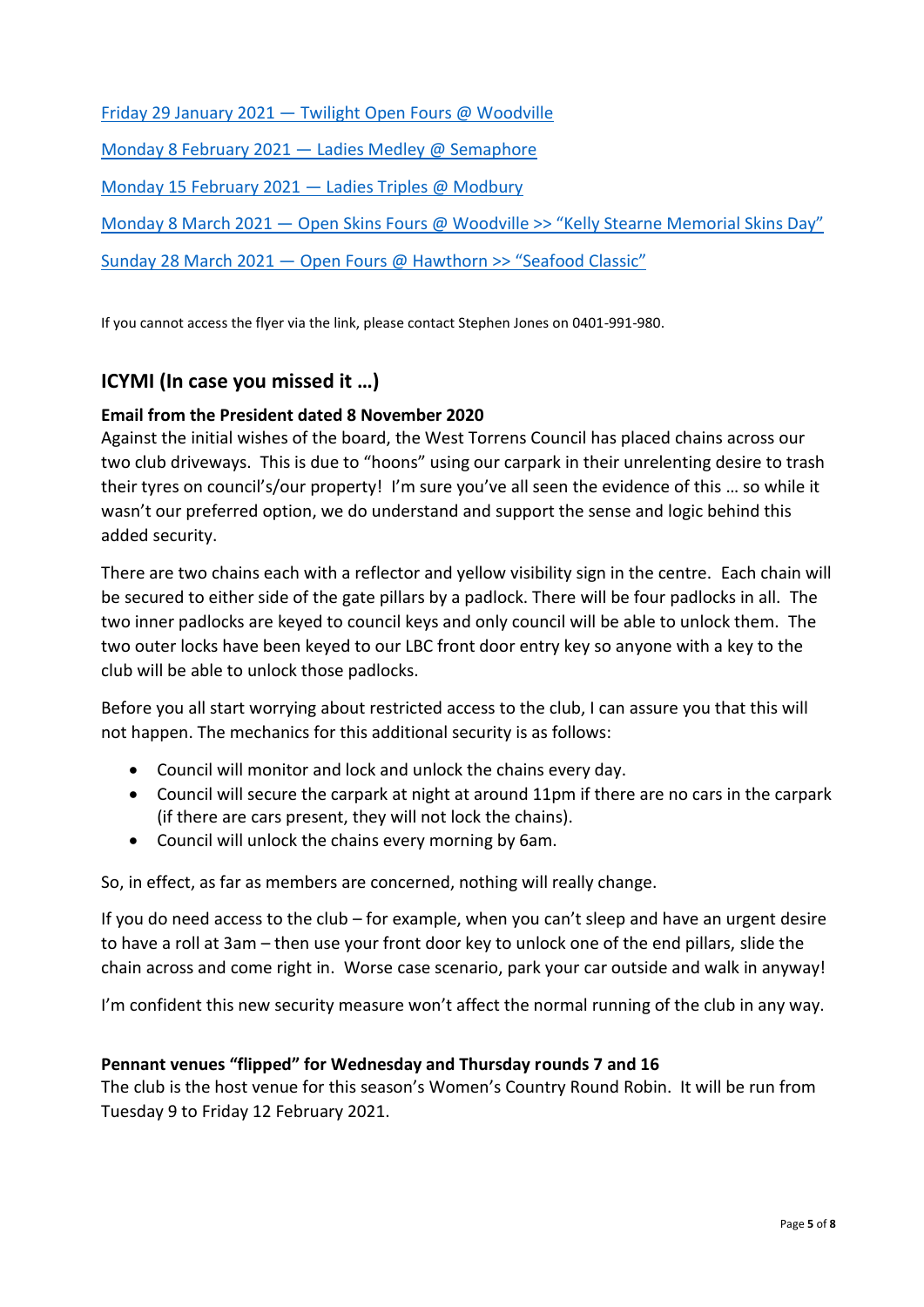As these dates clashed with Lockleys hosting scheduled **Wednesday and Thursday** pennant round 16 games, contact has been made with all of our scheduled opponents and all have agreed to "flip" the venue for the reciprocal round 16 and round 7 games.

Please note the following changes in your bowls diary system …

- Wednesday 18 November (round 7) —all away games are now HOME games [Prem v West Lakes—3 West v Club Holdfast—4 West v West Lakes]
- Thursday 19 November (round 7)  $-$  all away games are now HOME games [Prem v Happy Valley—Div 4 v Port Adelaide]
- Wednesday 10 February 2021 (round 16) all games are now AWAY games
- Thursday 11 February 2021 (round 16) all games are now AWAY games

# **Taylor Bowls**

The dates of play are listed below.

If you want to know more about this competition, please call Ashley (Halls) on 0423-132-402.

|             | <b>Gold division</b>  | <b>Bronze Central division</b>           |
|-------------|-----------------------|------------------------------------------|
| 1 November  |                       | v Toorak Burnside @ Henley               |
| 15 November | v Modbury @ Lockleys  | v Prospect Broadview @ Toorak Burnside   |
| 22 November |                       | v Adelaide @ Adelaide                    |
| 13 December | v Adelaide @ Modbury  | Bye                                      |
| 17 January  | v Grange @ West Lakes | v Morphett Vale @ Torrensville           |
| 24 January  |                       | v Kensington Marryatville @ Lockleys     |
| 7 February  | v Henley @ Henley     | v Henley @ Morphett Vale                 |
| 14 February |                       | v Torrensville @ Kensington Marryatville |
| 21 February | v West Lakes @ Grange | <b>Qualifying Finals</b>                 |
| 7 March     |                       | <b>Quarter Finals</b>                    |
| 21 March    | Semi Finals           | Semi Finals                              |
| 28 March    | <b>Grand Final</b>    | <b>Grand Final</b>                       |

### **State Events diary**

On-line registrations for some state events close soon so act quickly if you are thinking about playing in any of them.

### *State Mixed Pairs (2x2x2x2)*

- Entries close >> Sunday 22 November
- First Round Sectionals >> Fri 4 December or Sunday 6 December

### *State Singles*

- Entries close >> Sunday 20 December
- First Round Sectionals >> Sunday 10 January

### *State Fours*

- Entries close >> Sunday 17 January
- First Round Sectionals >> Sunday 31 January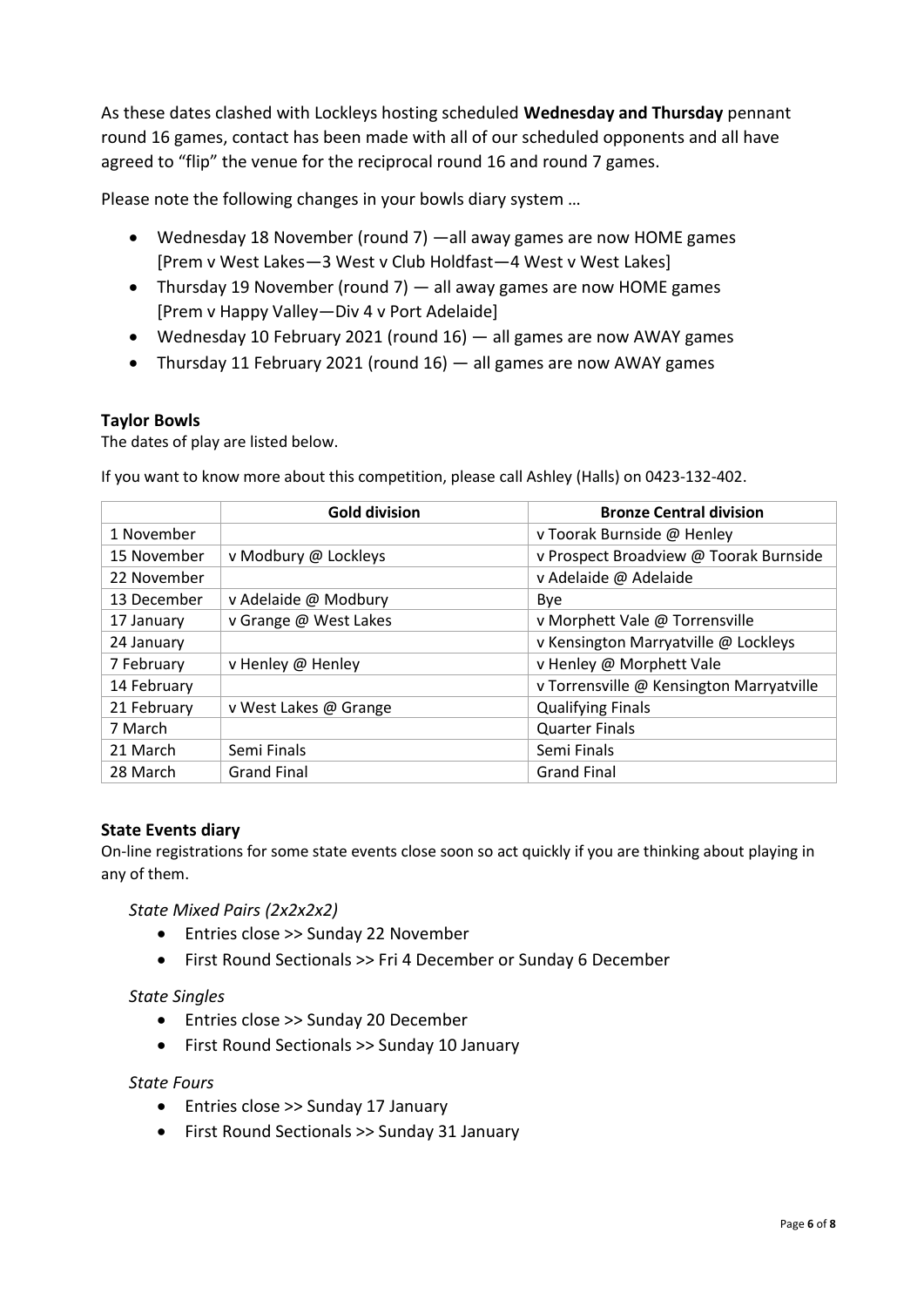#### *State Triples*

- Entries close >> Sunday 14 February
- First Round Sectionals >> Sunday 28 February

#### **Shopping at Drakes Supermarket**

Club members and supporters who shop at Drakes Supermarket are strongly encouraged to get their "Drakes Community Dollars" bar code scanned.

Through this promotion the club gets 1c for every \$2 spent and whilst that may not sound much, it pleasantly surprising how quickly it can add up. The club has received \$200 so far and the promotion only started part way through last season.

So please … scan that bar-code when you shop at Drakes.

# **Keep up-to-date with Facebook**

For the latest news and updates on the Club, access our Facebook page on <https://www.facebook.com/LockleysBowlingClub/>

If you have suggestions for material to include on Facebook, please contact Mark Ballestrin on 0417 700 257.

# **And finally …did you hear the one about ..?**

#### **UNDERSTANDING ENGINEERS 1**

Two engineering students were riding bicycles across a university campus when one said, "Where did you get the great bike?"

The second engineer replied, "Well, I was walking yesterday, minding my own business, when a beautiful woman rode up on this bike, threw it to the ground, took off all her clothes and said, "Take what you want."

The first engineer nodded approvingly and said, "Good choice: the clothes probably wouldn't have fit you anyway."

#### **UNDERSTANDING ENGINEERS 2**

To the optimist, the glass is half-full. To the pessimist, the glass is half-empty.

To the engineer, the glass is twice as big as it needs to be.

#### **UNDERSTANDING ENGINEERS 3**

What is the difference between mechanical engineers and civil engineers?

Mechanical engineers build weapons. Civil engineers build targets.

#### **UNDERSTANDING ENGINEERS 4**

The graduate with a Science degree asks, "Why does it work?"

The graduate with an Engineering degree asks, "How does it work?"